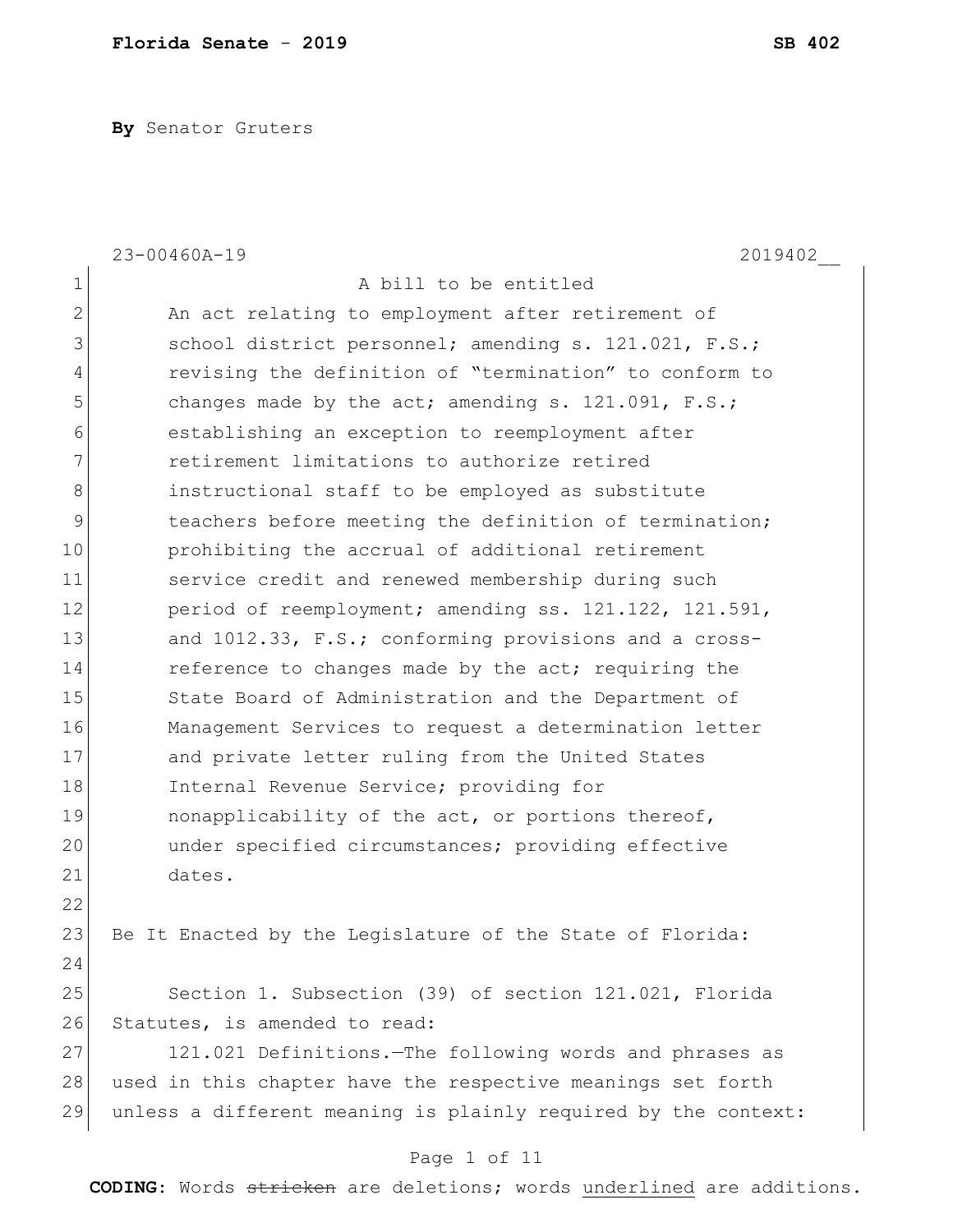```
23-00460A-19 2019402__
30 (39)(a) "Termination" occurs, except as provided in 
31 paragraph (b), when a member ceases all employment relationships 
32 with participating employers, however:
33 1. For retirements effective before July 1, 2010, if a
34 member is employed by any such employer within the next calendar 
35 month, termination shall be deemed not to have occurred. A leave 
36 of absence constitutes a continuation of the employment 
37 relationship, except that a leave of absence without pay due to 
38 disability may constitute termination if such member makes 
39 application for and is approved for disability retirement in 
40 accordance with s. 121.091(4). The department or state board may
41 require other evidence of termination as it deems necessary.
42 2. For retirements effective on or after July 1, 2010, if a
43 member is employed by any such employer within the next 6 
44 calendar months, termination shall be deemed not to have 
45 occurred unless the member is employed as a substitute teacher
46 following retirement in accordance with ss. 121.091(9)(g) and 
47 1012.33(8)(b). A leave of absence constitutes a continuation of 
48 the employment relationship, except that a leave of absence
49 without pay due to disability may constitute termination if such 
50 member makes application for and is approved for disability 
51 retirement in accordance with s. 121.091(4). The department or
52 state board may require other evidence of termination as it
53 deems necessary.
54 (b) "Termination" for a member electing to participate in 
55 the Deferred Retirement Option Program occurs when the program 
56 participant ceases all employment relationships with 
57 participating employers in accordance with s. 121.091(13),
```
58 however:

### Page 2 of 11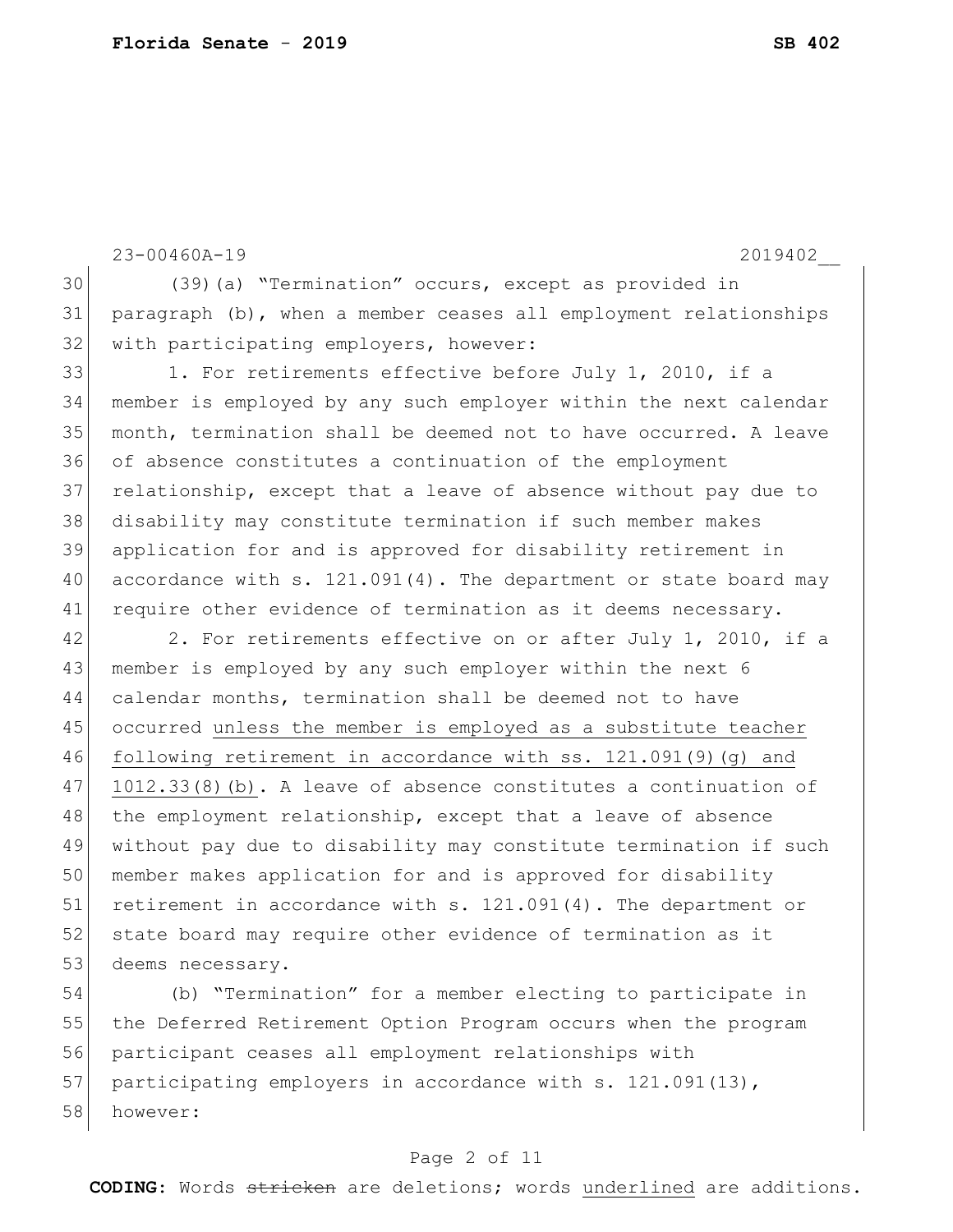|    | $23 - 00460A - 19$<br>2019402                                        |
|----|----------------------------------------------------------------------|
| 59 | 1. For termination dates occurring before July 1, 2010, if           |
| 60 | the member is employed by any such employer within the next          |
| 61 | calendar month, termination will be deemed not to have occurred,     |
| 62 | except as provided in s. $121.091(13)$ (b) 4.c. A leave of absence   |
| 63 | shall constitute a continuation of the employment relationship.      |
| 64 | 2. For termination dates occurring on or after July 1,               |
| 65 | 2010, if the member becomes employed by any such employer within     |
| 66 | the next 6 calendar months, termination will be deemed not to        |
| 67 | have occurred, except as provided in s. $121.091(13)$ (b) 4.c. or if |
| 68 | the member is employed as a substitute teacher following             |
| 69 | retirement in accordance with ss. 121.091(9) (g) and                 |
| 70 | $1012.33(8)(b)$ . A leave of absence constitutes a continuation of   |
| 71 | the employment relationship.                                         |
| 72 | (c) Effective July 1, 2011, "termination" for a member               |
| 73 | receiving a refund of employee contributions occurs when a           |
| 74 | member ceases all employment relationships with participating        |
| 75 | employers for 3 calendar months. A leave of absence constitutes      |
| 76 | a continuation of the employment relationship.                       |
| 77 | Section 2. Paragraphs (c) and (d) of subsection $(9)$ of             |
| 78 | section 121.091, Florida Statutes, are amended, and paragraph        |
| 79 | (q) is added to that subsection, to read:                            |
| 80 | 121.091 Benefits payable under the system.-Benefits may not          |
| 81 | be paid under this section unless the member has terminated          |
| 82 | employment as provided in s. 121.021(39) (a) or begun                |
| 83 | participation in the Deferred Retirement Option Program as           |
| 84 | provided in subsection (13), and a proper application has been       |
| 85 | filed in the manner prescribed by the department. The department     |
| 86 | may cancel an application for retirement benefits when the           |
| 87 | member or beneficiary fails to timely provide the information        |

# Page 3 of 11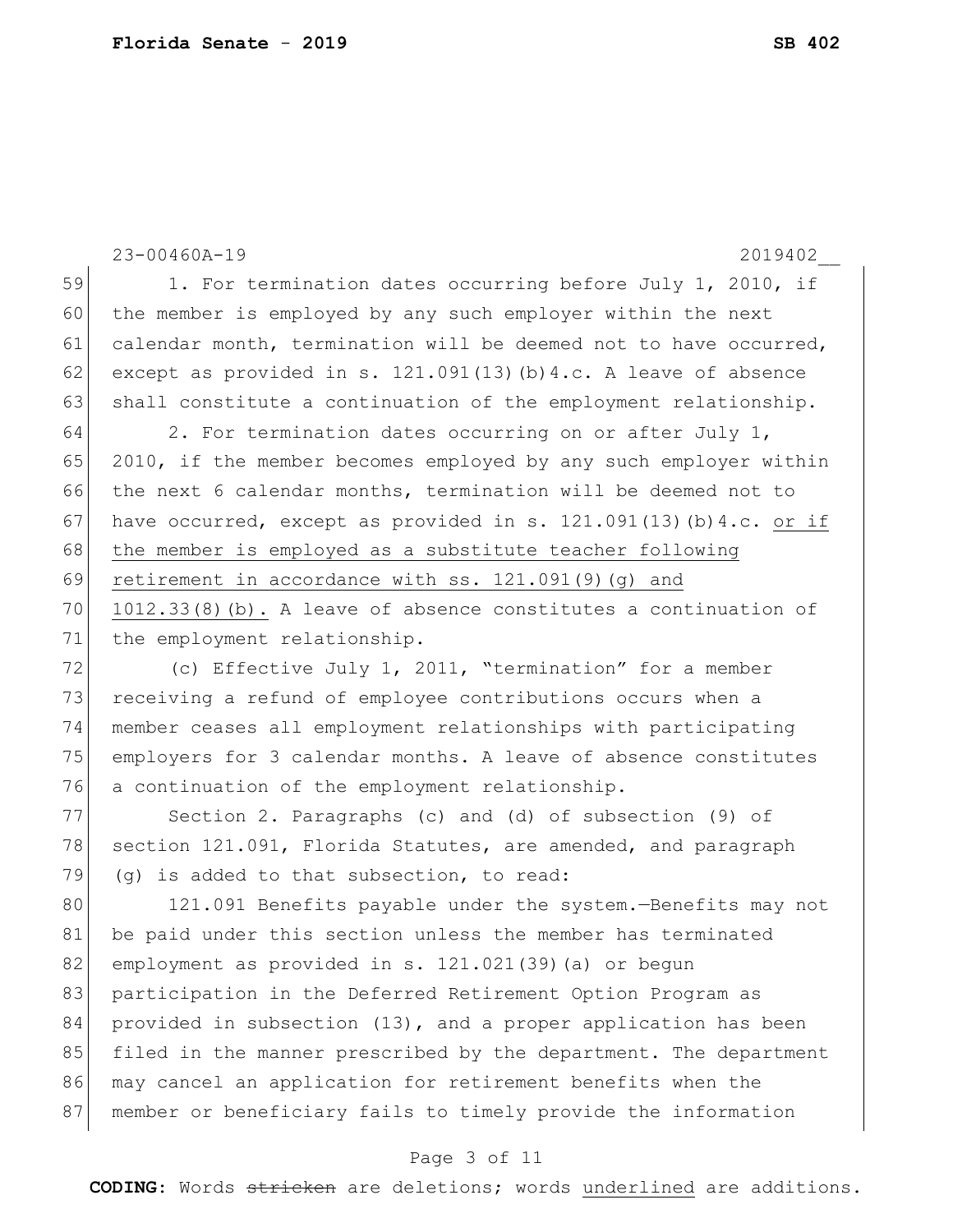|     | $23 - 00460A - 19$<br>2019402                                    |
|-----|------------------------------------------------------------------|
| 88  | and documents required by this chapter and the department's      |
| 89  | rules. The department shall adopt rules establishing procedures  |
| 90  | for application for retirement benefits and for the cancellation |
| 91  | of such application when the required information or documents   |
| 92  | are not received.                                                |
| 93  | (9) EMPLOYMENT AFTER RETIREMENT; LIMITATION.-                    |
| 94  | (c) Any person whose retirement is effective on or after         |
| 95  | July 1, 2010, or whose participation in the Deferred Retirement  |
| 96  | Option Program terminates on or after July 1, 2010, who is       |
| 97  | retired under this chapter, except under the disability          |
| 98  | retirement provisions of subsection (4) or as provided in s.     |
| 99  | 121.053, may be reemployed by an employer that participates in a |
| 100 | state-administered retirement system and receive retirement      |
| 101 | benefits and compensation from that employer. However, a person  |
| 102 | may not be reemployed by an employer participating in the        |
| 103 | Florida Retirement System before meeting the definition of       |
| 104 | termination in s. 121.021 and may not receive both a salary from |
| 105 | the employer and retirement benefits for 6 calendar months after |
| 106 | meeting the definition of termination, except as provided in     |
| 107 | paragraph (f) or paragraph (g). However, a DROP participant      |
| 108 | shall continue employment and receive a salary during the period |
| 109 | of participation in the Deferred Retirement Option Program, as   |
| 110 | provided in subsection (13).                                     |
| 111 | 1. The reemployed retiree may not renew membership in the        |
| 112 | Florida Retirement System, except as provided in s. 121.122.     |

113 2. The employer shall pay retirement contributions in an amount equal to the unfunded actuarial liability portion of the 115 employer contribution that would be required for active members 116 of the Florida Retirement System in addition to the

### Page 4 of 11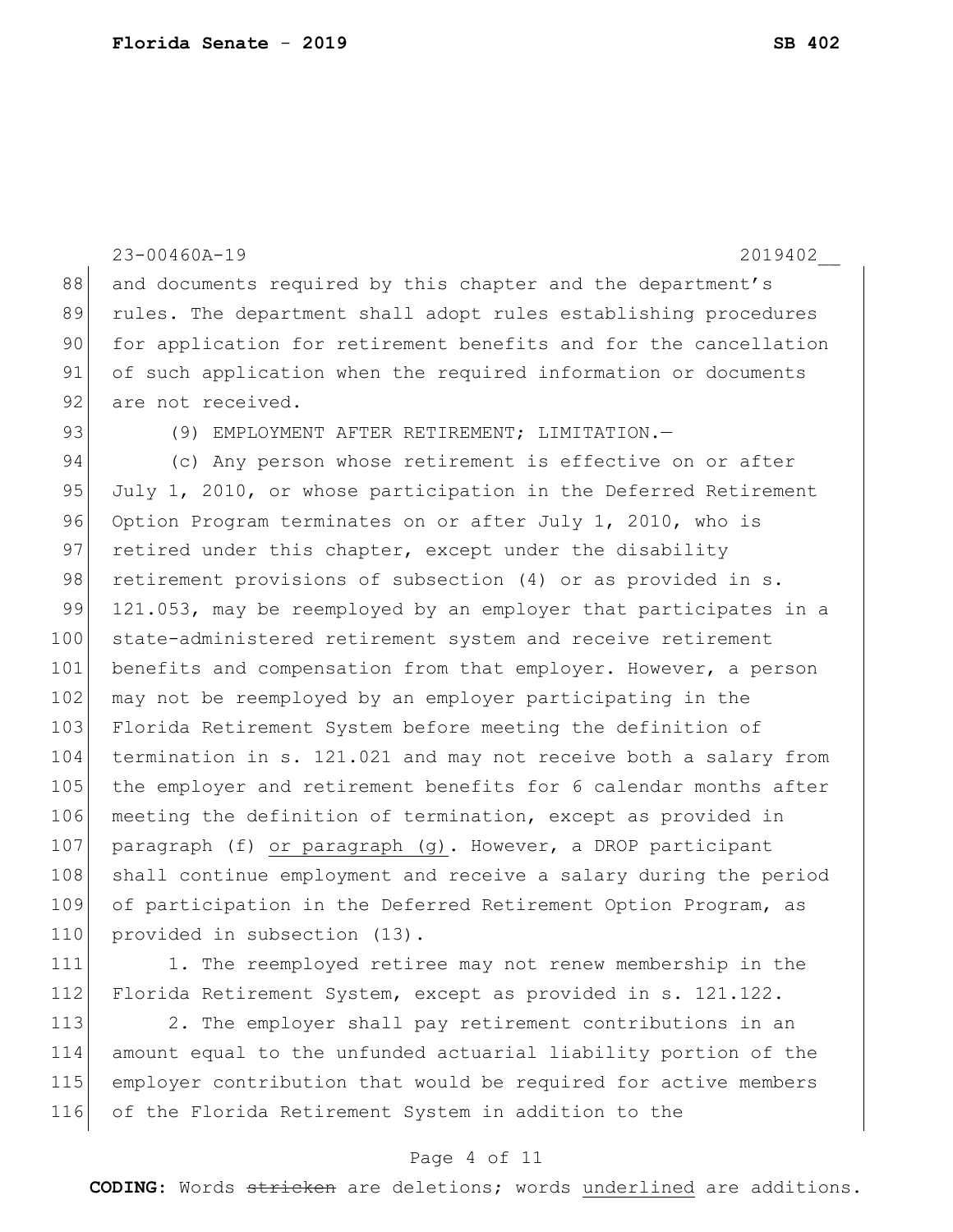23-00460A-19 2019402\_\_ 117 contributions required by s. 121.76. 118 3. A retiree initially reemployed in violation of this 119 paragraph and an employer that employs or appoints such person 120 are jointly and severally liable for reimbursement of any 121 retirement benefits paid to the retirement trust fund from which 122 the benefits were paid, including the Florida Retirement System 123 Trust Fund and the Florida Retirement System Investment Plan 124 Trust Fund, as appropriate. The employer must have a written 125 statement from the employee that he or she is not retired from a 126 state-administered retirement system. Retirement benefits shall 127 remain suspended until repayment is made. Benefits suspended 128 beyond the end of the retiree's 6-month reemployment limitation 129 period shall apply toward the repayment of benefits received in 130 violation of this paragraph. 131 (d) This subsection applies to retirees, as defined in s. 132 121.4501(2), of the Florida Retirement System Investment Plan, 133 subject to the following conditions: 134 1. Except as provided in subparagraph 2., a retiree may not

135 be reemployed with an employer participating in the Florida 136 Retirement System until such person has been retired for 6 137 calendar months.

138 2. A retiree may be reemployed as a substitute teacher 139 following retirement in accordance with the requirements of 140 paragraph (g) and s. 1012.33(8)(b).

141 3. A retiree employed in violation of this subsection and 142 an employer that employs or appoints such person are jointly and 143 severally liable for reimbursement of any benefits paid to the 144 retirement trust fund from which the benefits were paid. The 145 employer must have a written statement from the retiree that he

### Page 5 of 11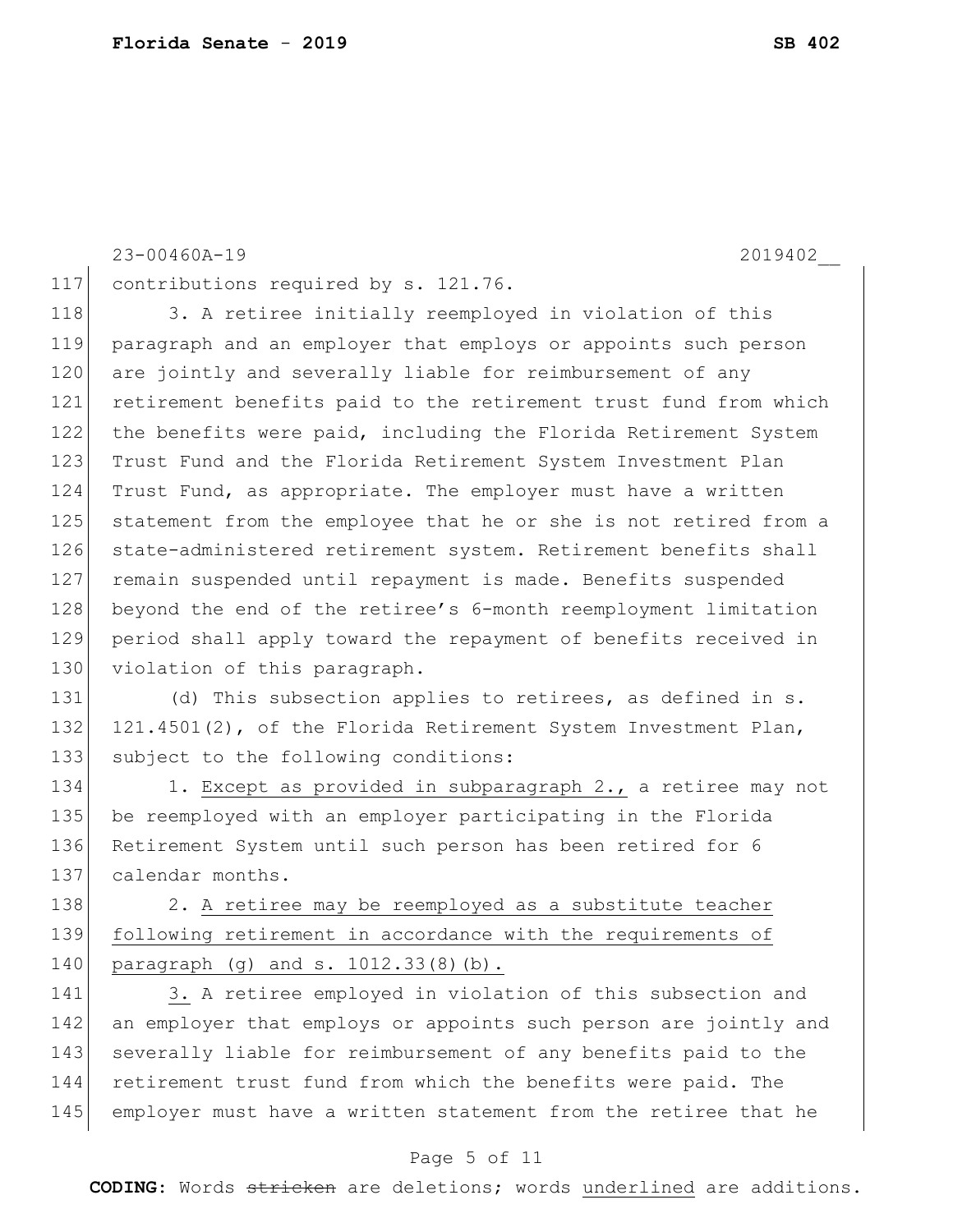|     | 23-00460A-19<br>2019402                                                |
|-----|------------------------------------------------------------------------|
| 146 | or she is not retired from a state-administered retirement             |
| 147 | system.                                                                |
| 148 | (g) A retiree who was employed as instructional staff of a             |
| 149 | school district may be reemployed as a substitute teacher              |
| 150 | following retirement or DROP termination and may receive               |
| 151 | compensation from the employer and retirement benefits before          |
| 152 | meeting the definition of termination in s. 121.021, as                |
| 153 | authorized under s. 1012.33(8)(b). Reemployed instructional            |
| 154 | staff may not receive additional retirement service credit for         |
| 155 | such employment and may not renew membership in the Florida            |
| 156 | Retirement System during such period of employment.                    |
| 157 | Section 3. Subsection (6) is added to section $121.122$ ,              |
| 158 | Florida Statutes, to read:                                             |
| 159 | 121.122 Renewed membership in system.-                                 |
| 160 | (6) If a retiree otherwise eligible for renewed membership             |
| 161 | in accordance with subsections $(3)$ , $(4)$ , and $(5)$ is reemployed |
| 162 | as a substitute teacher pursuant to ss. 121.091(9) (g) and             |
| 163 | 1012.33(8) (b) before meeting the definition of termination in s.      |
| 164 | 121.021, such retiree must cease all employment relationships,         |
| 165 | including service as a substitute teacher, with participating          |
| 166 | employers for 6 calendar months in order to be enrolled as a           |
| 167 | renewed member if subsequently reemployed in a regularly               |
| 168 | established position.                                                  |
| 169 | Section 4. Paragraph (a) of subsection (1) of section                  |
| 170 | 121.591, Florida Statutes, is amended to read:                         |
| 171 | 121.591 Payment of benefits. - Benefits may not be paid under          |
| 172 | the Florida Retirement System Investment Plan unless the member        |
| 173 | has terminated employment as provided in s. 121.021(39) (a) or is      |
| 174 | deceased and a proper application has been filed as prescribed         |
|     |                                                                        |

## Page 6 of 11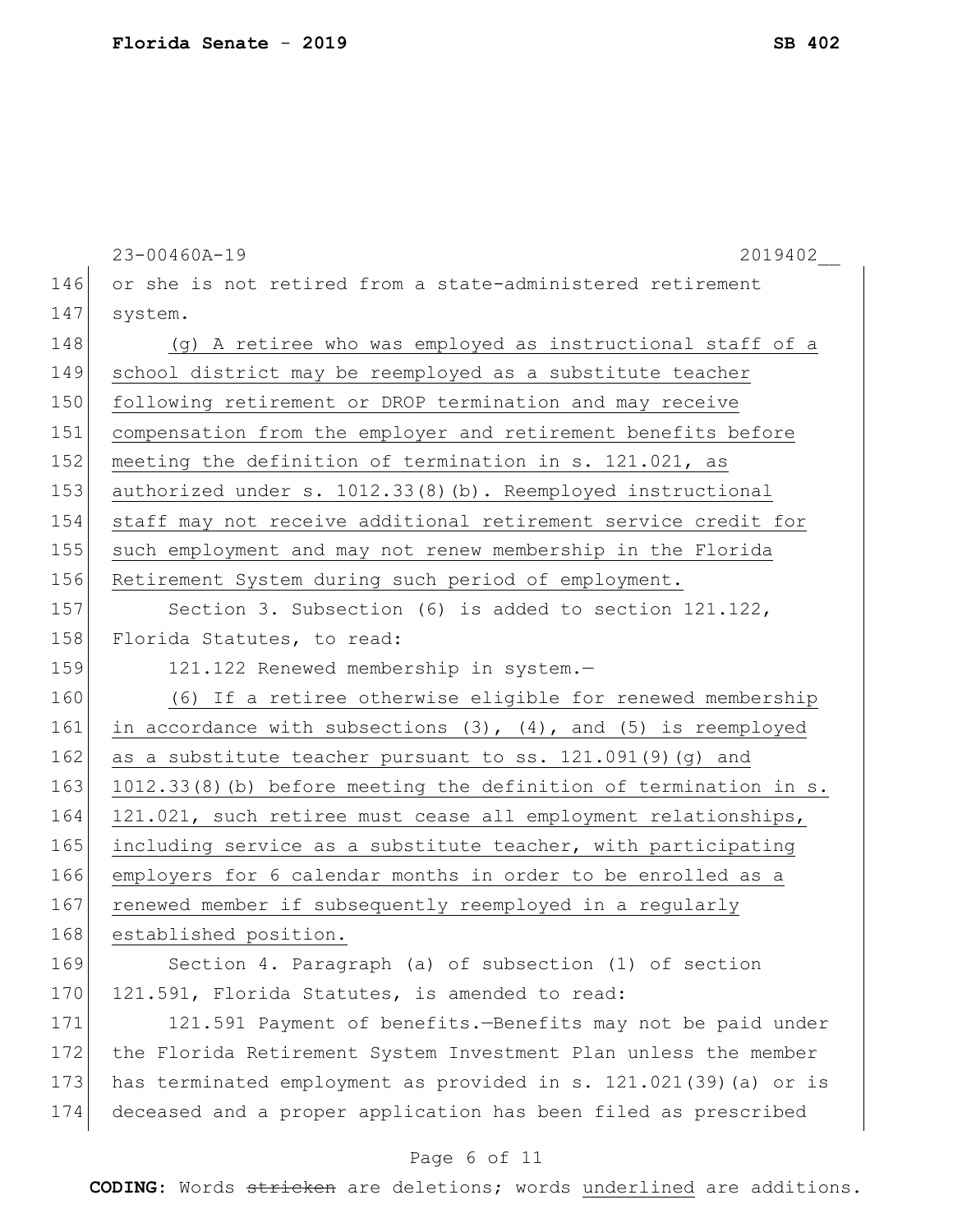23-00460A-19 2019402\_\_ 175 by the state board or the department. Benefits, including 176 employee contributions, are not payable under the investment 177 plan for employee hardships, unforeseeable emergencies, loans, 178 medical expenses, educational expenses, purchase of a principal 179 residence, payments necessary to prevent eviction or foreclosure 180 on an employee's principal residence, or any other reason except 181 a requested distribution for retirement, a mandatory de minimis 182 distribution authorized by the administrator, or a required 183 minimum distribution provided pursuant to the Internal Revenue 184 Code. The state board or department, as appropriate, may cancel 185 an application for retirement benefits if the member or 186 beneficiary fails to timely provide the information and 187 documents required by this chapter and the rules of the state 188 board and department. In accordance with their respective 189 responsibilities, the state board and the department shall adopt 190 rules establishing procedures for application for retirement 191 benefits and for the cancellation of such application if the 192 required information or documents are not received. The state 193 board and the department, as appropriate, are authorized to cash 194 out a de minimis account of a member who has been terminated 195 from Florida Retirement System covered employment for a minimum 196 of 6 calendar months. A de minimis account is an account 197 containing employer and employee contributions and accumulated 198 earnings of not more than \$5,000 made under the provisions of 199 this chapter. Such cash-out must be a complete lump-sum 200 liquidation of the account balance, subject to the provisions of 201 the Internal Revenue Code, or a lump-sum direct rollover 202 distribution paid directly to the custodian of an eligible 203 retirement plan, as defined by the Internal Revenue Code, on

### Page 7 of 11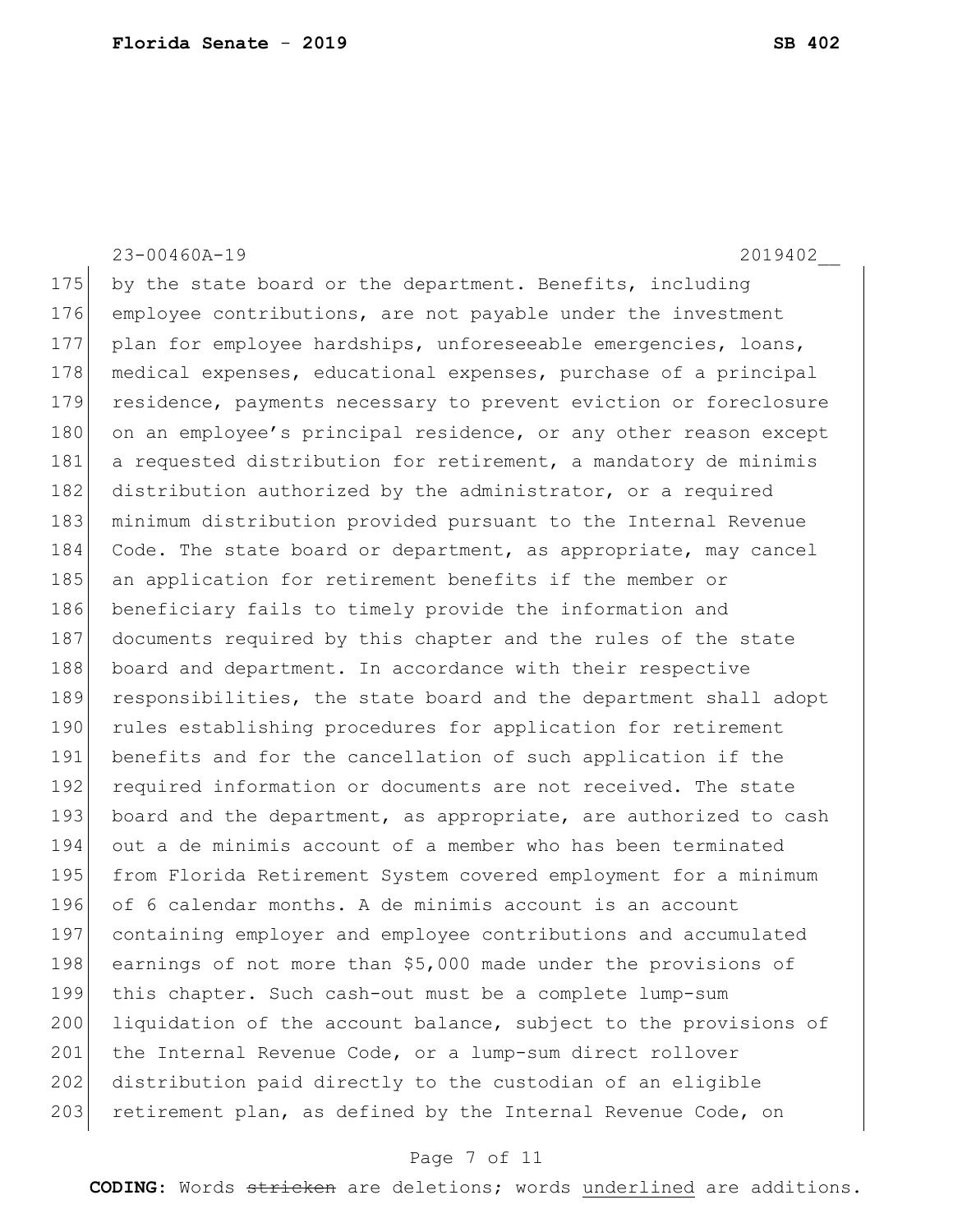|     | 23-00460A-19<br>2019402                                          |
|-----|------------------------------------------------------------------|
| 204 | behalf of the member. Any nonvested accumulations and associated |
| 205 | service credit, including amounts transferred to the suspense    |
| 206 | account of the Florida Retirement System Investment Plan Trust   |
| 207 | Fund authorized under s. $121.4501(6)$ , shall be forfeited upon |
| 208 | payment of any vested benefit to a member or beneficiary, except |
| 209 | for de minimis distributions or minimum required distributions   |
| 210 | as provided under this section. If any financial instrument      |
| 211 | issued for the payment of retirement benefits under this section |
| 212 | is not presented for payment within 180 days after the last day  |
| 213 | of the month in which it was originally issued, the third-party  |
| 214 | administrator or other duly authorized agent of the state board  |
| 215 | shall cancel the instrument and credit the amount of the         |
| 216 | instrument to the suspense account of the Florida Retirement     |
| 217 | System Investment Plan Trust Fund authorized under s.            |
| 218 | 121.4501(6). Any amounts transferred to the suspense account are |
| 219 | payable upon a proper application, not to include earnings       |
| 220 | thereon, as provided in this section, within 10 years after the  |
| 221 | last day of the month in which the instrument was originally     |
| 222 | issued, after which time such amounts and any earnings           |
| 223 | attributable to employer contributions shall be forfeited. Any   |
| 224 | forfeited amounts are assets of the trust fund and are not       |
| 225 | subject to chapter 717.                                          |
| 226 | (1) NORMAL BENEFITS. - Under the investment plan:                |
| 227 | (a) Benefits in the form of vested accumulations as              |
| 228 | described in s. 121.4501(6) are payable under this subsection in |
| 229 | accordance with the following terms and conditions:              |
| 230 | 1. Benefits are payable only to a member, an alternate           |
| 231 | payee of a qualified domestic relations order, or a beneficiary. |

232 2. Benefits shall be paid by the third-party administrator

### Page 8 of 11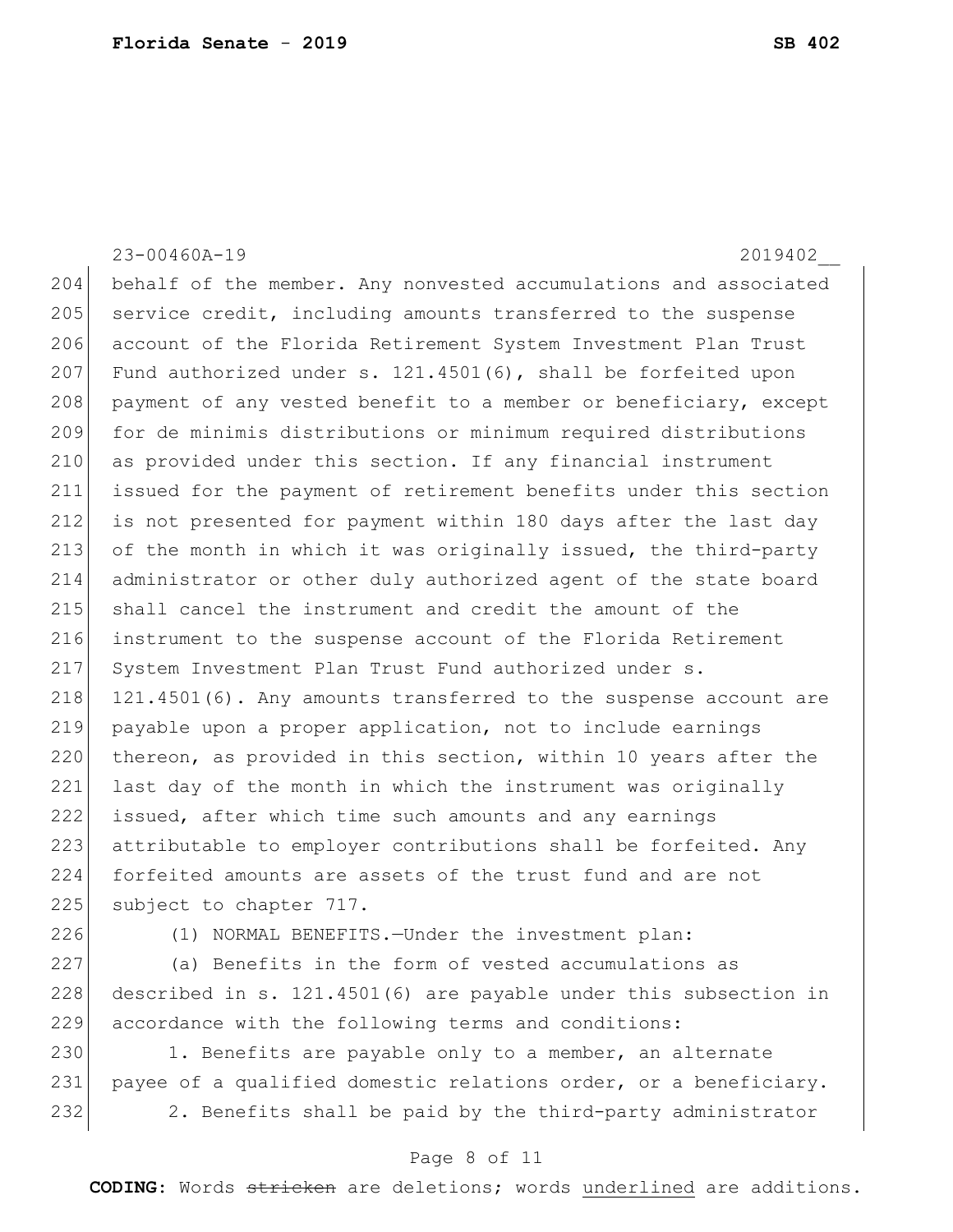23-00460A-19 2019402\_\_ 233 or designated approved providers in accordance with the law, the 234 contracts, and any applicable board rule or policy. 235 3. The member must be terminated from all employment with 236 all Florida Retirement System employers, as provided in s. 237 121.021(39). 238 4. Benefit payments may not be made until the member has 239 been terminated for 3 calendar months, except that the state 240 board may authorize by rule for the distribution of up to 10 241 percent of the member's account after being terminated for 1 242 calendar month if the member has reached the normal retirement 243 date as defined in s.  $121.021$ . 244 5. If a member or former member of the Florida Retirement 245 System receives an invalid distribution, such person must either 246 repay the full amount within 90 days after receipt of final 247 notification by the state board or the third-party administrator 248 that the distribution was invalid, or, in lieu of repayment, the 249 member must terminate employment from all participating 250 employers. If such person fails to repay the full invalid 251 distribution within 90 days after receipt of final notification, 252 the person may be deemed retired from the investment plan by the 253 state board and is subject to s.  $121.122$ . If such person is 254 deemed retired, any joint and several liability set out in s. 255 121.091(9)(d)3.  $\frac{121.091(9)(d)}{2.5}$  is void, and the state board, 256 the department, or the employing agency is not liable for gains 257 on payroll contributions that have not been deposited to the 258 person's account in the investment plan, pending resolution of 259 the invalid distribution. The member or former member who has 260 been deemed retired or who has been determined by the state 261 board to have taken an invalid distribution may appeal the

#### Page 9 of 11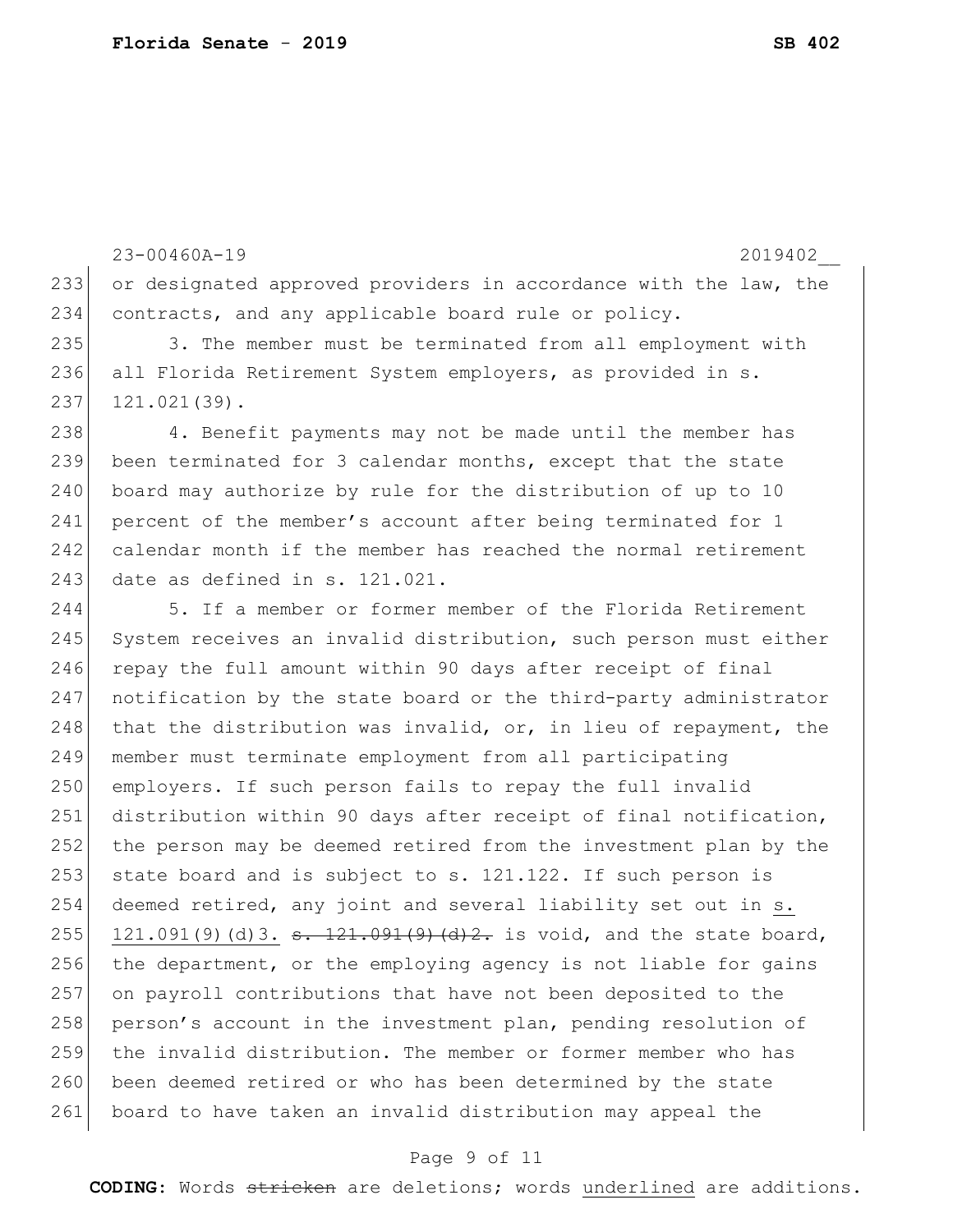|     | $23 - 00460A - 19$<br>2019402                                    |
|-----|------------------------------------------------------------------|
| 262 | agency decision through the complaint process as provided under  |
| 263 | s. $121.4501(9)(q)3$ . As used in this subparagraph, the term    |
| 264 | "invalid distribution" means any distribution from an account in |
| 265 | the investment plan which is taken in violation of this section, |
| 266 | s. 121.091(9), or s. 121.4501.                                   |
| 267 | Section 5. Subsection (8) of section 1012.33, Florida            |
| 268 | Statutes, is amended to read:                                    |
| 269 | 1012.33 Contracts with instructional staff, supervisors,         |
| 270 | and school principals.-                                          |
| 271 | (8) Notwithstanding any other provision of law, a retired        |
| 272 | member may interrupt retirement and be reemployed in any public  |
| 273 | school as:                                                       |
| 274 | (a) Instructional personnel under a 1-year probationary          |
| 275 | contract as defined in s. 1012.335(1). If the retiree            |
| 276 | successfully completes the probationary contract, the district   |
| 277 | school board may reemploy the retiree under an annual contract   |
| 278 | as defined in s. 1012.335(1). The retiree is not eligible for a  |
| 279 | professional service contract.                                   |
| 280 | (b) A substitute teacher, if employed as instructional           |
| 281 | staff of a school district before retirement or termination from |
| 282 | the Deferred Retirement Option Program, and receive compensation |
| 283 | from that employer and retirement benefits. The reemployed       |
| 284 | substitute teacher may not receive additional retirement service |
| 285 | credit for such employment and may not renew membership in the   |
| 286 | Florida Retirement System during such period of employment.      |
| 287 | Section 6. (1) Effective upon this act becoming a law, the       |
| 288 | State Board of Administration and the Department of Management   |
| 289 | Services shall request, as soon as practicable, a determination  |
| 290 | letter and private letter ruling from the United States Internal |
|     |                                                                  |

# Page 10 of 11